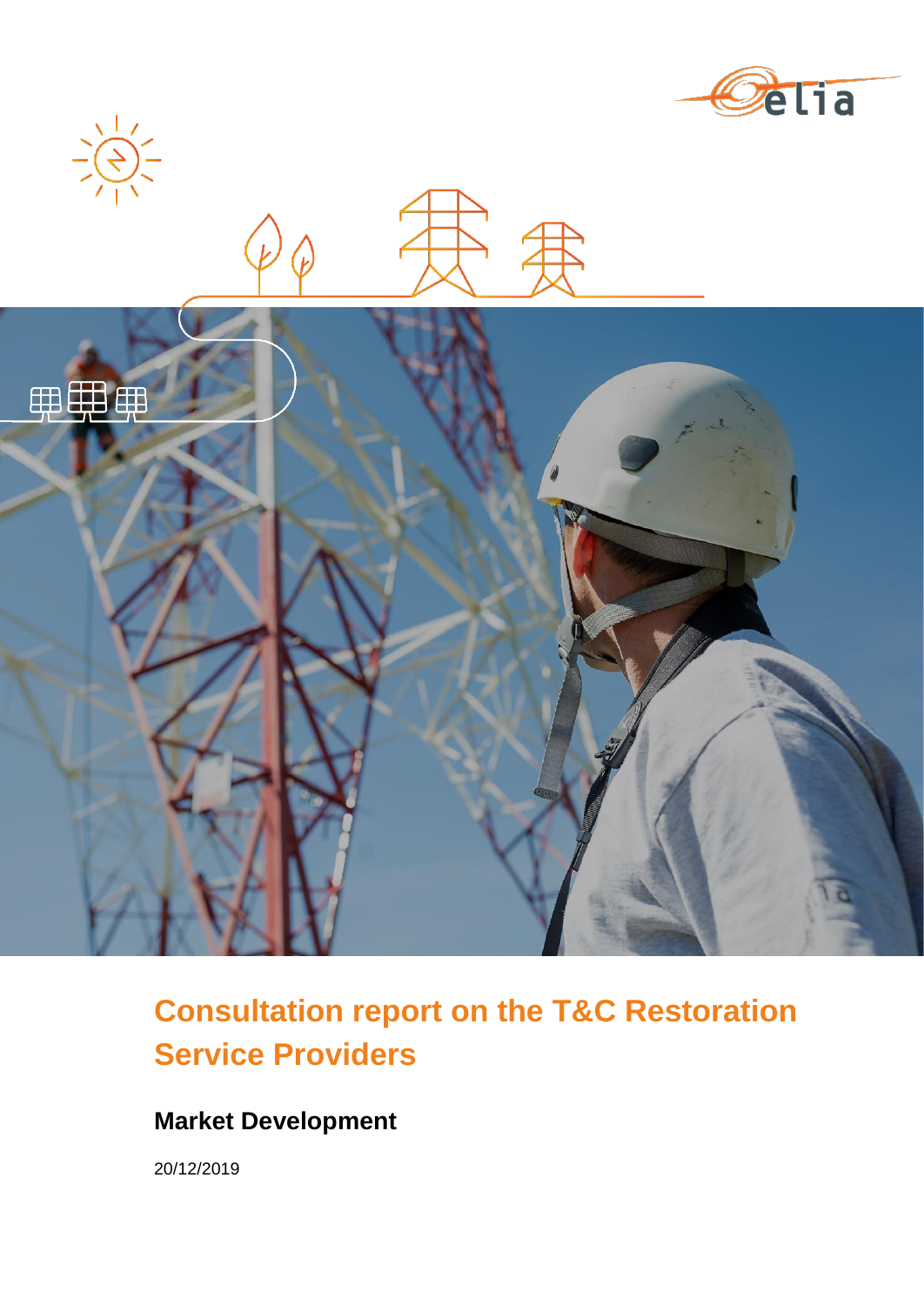

# **Table of contents**

| <b>Introduction</b>               | ◠ |
|-----------------------------------|---|
| <b>Stakeholders contributions</b> |   |

**COL** 

and a sta

÷

a a s

 $\sim$   $\sim$ 

. . . . . . . . . . . . . . .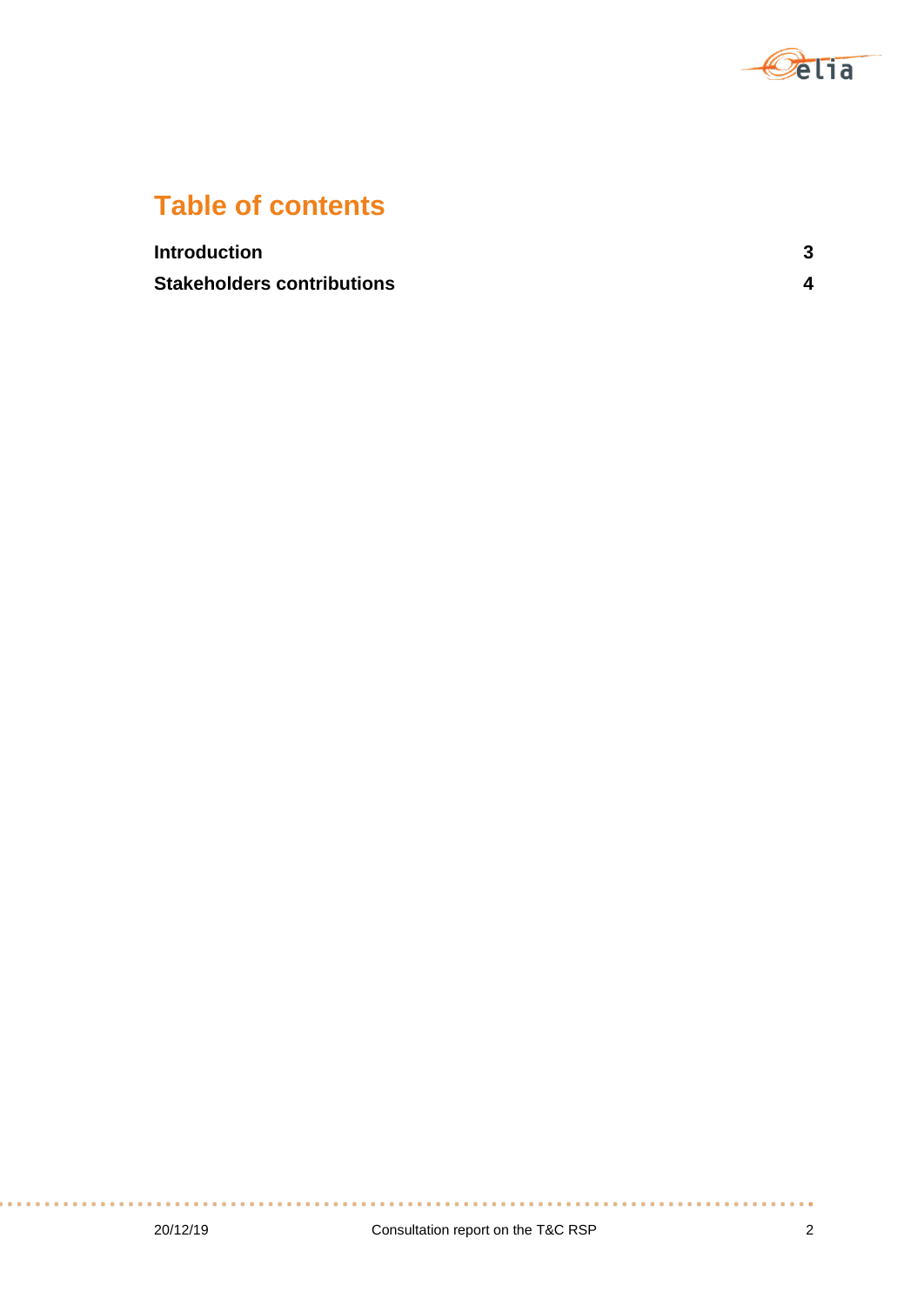

# **Introduction**

In accordance with article 7 of the Regulation (EU) 2017/2196 of 24 November 2017 establishing a network code on electricity emergency and restoration (NC ER), Elia organized a formal public consultation on a new proposal of the Terms and Conditions to act as Restoration Service provider (T&C RSP). A first version of these T&C had been submitted to the CREG on the 18th of December 2018 as required by article 4(4) of the NC ER, after a public consultation held in October 2018.

Elia publicly consulted a revised version of the T&C RSP from the 14<sup>th</sup> of October 2019 to the  $21<sup>th</sup>$  of November 2019 in order to gather feedback from the market players. The documents under consultation can be found on [the Elia website](https://www.elia.be/en/public-consultation/20191014-two-public-consultations-in-the-framework-of-the-network-code-on-emergency-and-restoration)

Elia received feedback on the T&C RSP from the following stakeholders:

- Febeliec
- Febeg

All non-confidential received feedback can be consulted on Elia's website.

This consultation report consolidates the contributions received and provides Elia's response to the comments made.

The contributions are explained in detail below.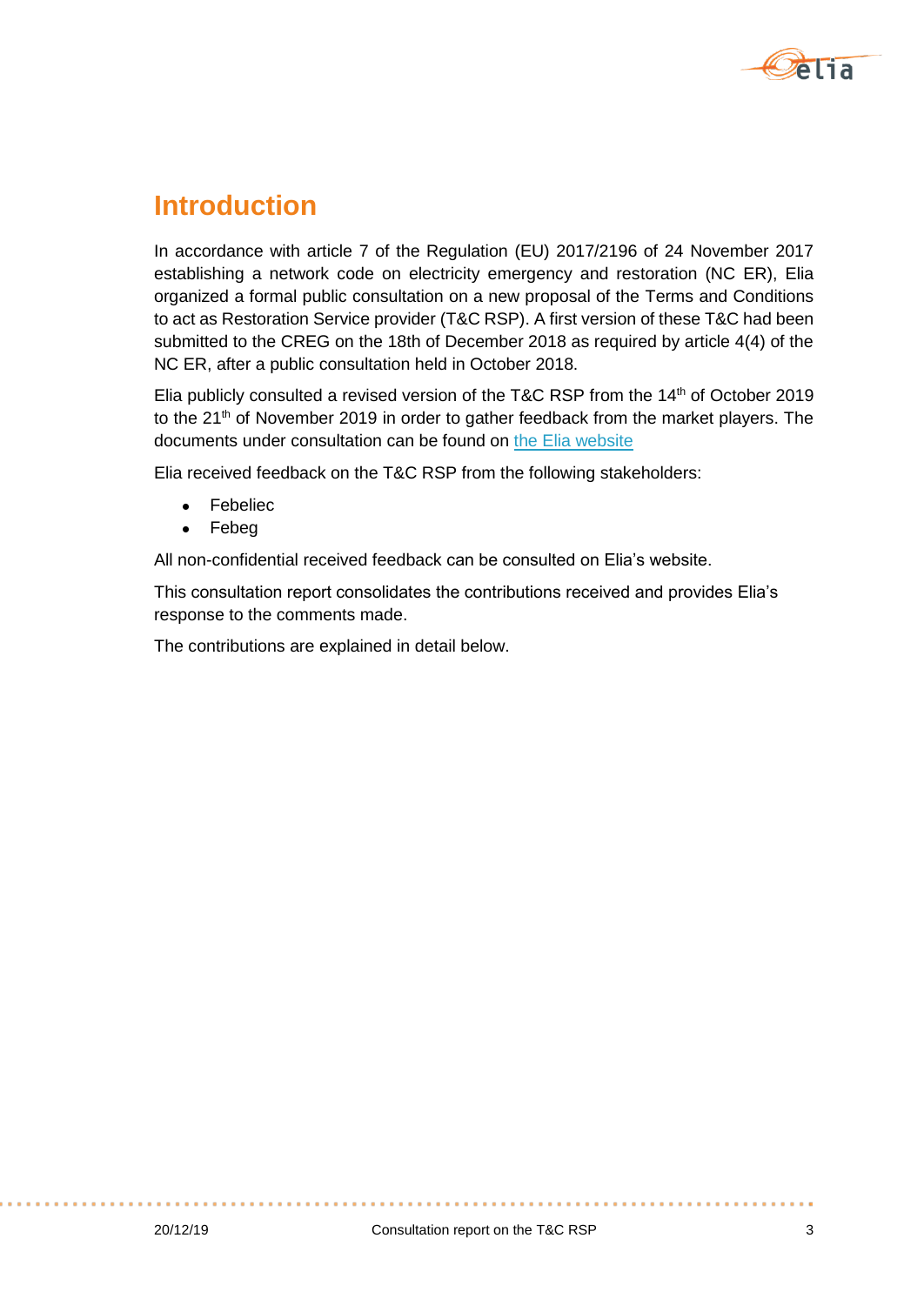

# **Stakeholders contributions**

| <b>Stakeholder</b> | <b>General feedback</b>                                                                                                                                                                                                                                  |
|--------------------|----------------------------------------------------------------------------------------------------------------------------------------------------------------------------------------------------------------------------------------------------------|
| <b>FEBELIEC</b>    | On the terms and conditions for restoration service providers,<br>Febeliec wants to refer to its comments on the general conditions,<br>which were the subject of a different public consultation yet are<br>also relevant related to this consultation. |

#### **Answer Elia – No change to the T&C RSP**

Elia confirms that these comments were duly taken into account and would like to refer to her answer provided in the public consultation on the General Conditions: "*Elia understands the concerns of Febeliec with respect to the separate consultation of different parts of a same contract. However, Elia underlines that:*

- *The process was proposed to the CREG, as it would guarantee consistency of the general conditions among all the cited T&Cs. The general conditions are de facto general and can be analysed on their own.*
- *A differentiation of the general conditions per T&C is not excluded if the need should be identified. All amendments to the general conditions will be consulted with the stakeholders and follow an approval procedure by the regulator.* "

| <b>Stakeholder</b> | <b>General feedback</b>                                                                                                                                                                                                                                       |
|--------------------|---------------------------------------------------------------------------------------------------------------------------------------------------------------------------------------------------------------------------------------------------------------|
| <b>FEBELIEC</b>    | Febeliec also wants to stress the importance of a good design, in<br>order to foster sufficient competition while guaranteeing the<br>availability of restoration services such as black start, and this all<br>in order to limit the cost for the grid users |

## **Answer Elia - No Change to the T&C BRP**

Elia agrees with Febeliec regarding the importance of a good design and proposed developments of the restoration services considering, among others, stakeholder's feedback while taking into account the specific characteristics required to efficiently contribute to the restoration plan (technical specifications, geographical repartition…). Elia refers to the RSP **[design note](https://www.elia.be/en/public-consultation/20181005-review-of-the-black-start-ancillary-service)** consulted and published in 2018 for more information about the evolution of the restoration services.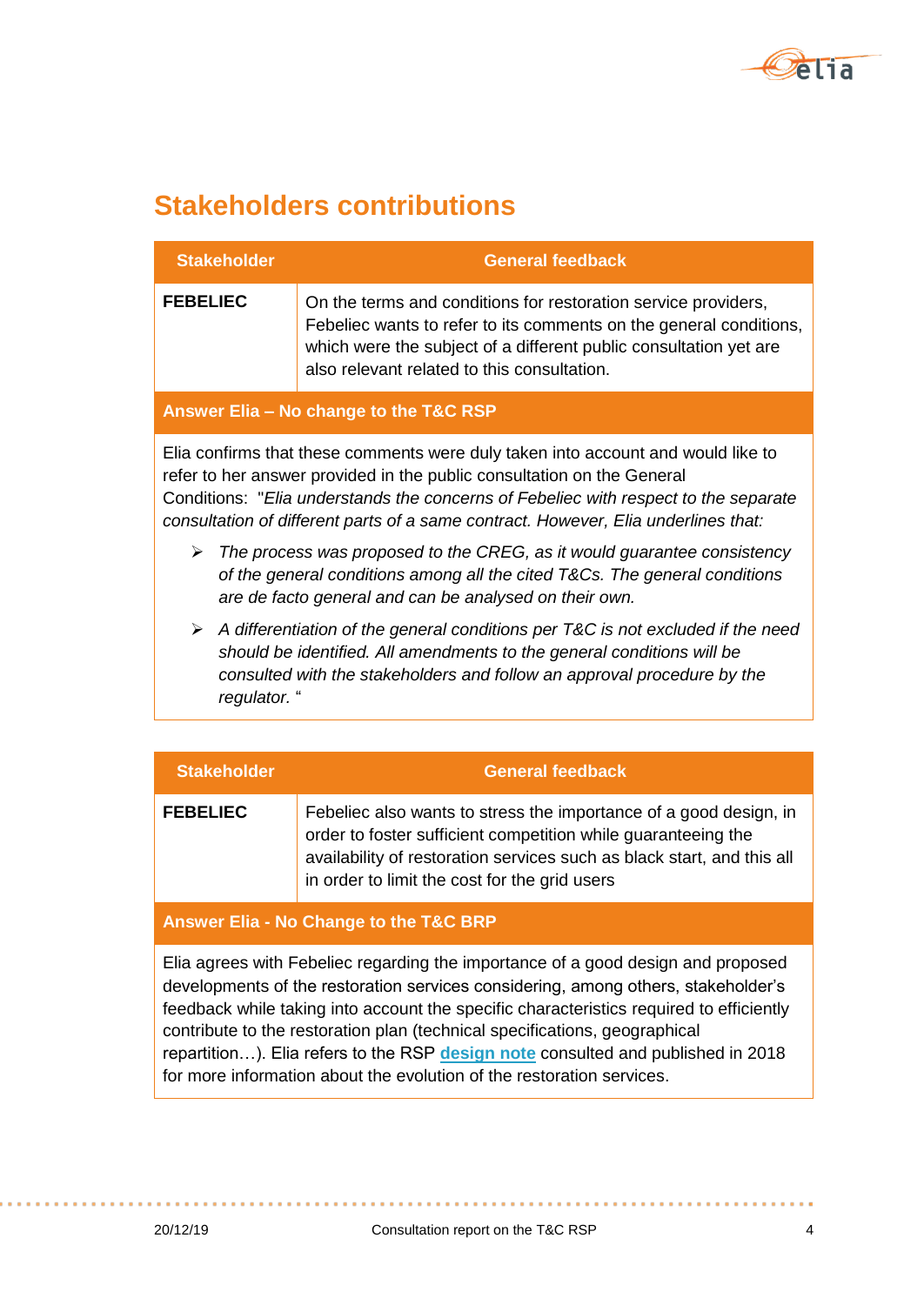

| <b>Stakeholder</b>                                                                                                                                                                                                                                                                                                                                                                                            | <b>Definitions</b>                                                                                                                                                                                                                                                                                                                                                                                              |
|---------------------------------------------------------------------------------------------------------------------------------------------------------------------------------------------------------------------------------------------------------------------------------------------------------------------------------------------------------------------------------------------------------------|-----------------------------------------------------------------------------------------------------------------------------------------------------------------------------------------------------------------------------------------------------------------------------------------------------------------------------------------------------------------------------------------------------------------|
| <b>FEBELIEC</b>                                                                                                                                                                                                                                                                                                                                                                                               | On the content of the document, Febeliec would like Elia to revise<br>the definition of electrical zones, excluding the exhaustive list, in<br>order to avoid to have to go through a complete revision of all<br>documents containing this definition at any modification of the<br>delineation of the electrical zones (this comment was also already<br>made in the course of numerous other consultations). |
|                                                                                                                                                                                                                                                                                                                                                                                                               | Answer Elia - Change to the T&C RSP                                                                                                                                                                                                                                                                                                                                                                             |
| This remark was already received in other consultations (T&C SA/OPA) and, as<br>already answered in those consultations, Elia will adapt the definition in order to refer<br>to the electrical zones as defined in the Rules for Coordination and Congestion<br>Management. Consequently, only the definition in the coordination rules would be<br>impacted in case of modification of the electrical zones. |                                                                                                                                                                                                                                                                                                                                                                                                                 |
| Nevertheless, Elia wants to remark that a change of the electrical zones could<br>potentially have an impact on the restoration plan and thereby on the Annex 5 of the<br>RSP contract which is about the geographic distribution of the Restoration Facilities.                                                                                                                                              |                                                                                                                                                                                                                                                                                                                                                                                                                 |

| <b>Stakeholder</b>                                                                                                                                                                                                                            | <b>Definitions</b>                                                                                                                                                                                                                             |
|-----------------------------------------------------------------------------------------------------------------------------------------------------------------------------------------------------------------------------------------------|------------------------------------------------------------------------------------------------------------------------------------------------------------------------------------------------------------------------------------------------|
| <b>FEBEG</b>                                                                                                                                                                                                                                  | The Black Start service is currently the only restoration service<br>contracted by Elia, but it could evolve in the future. It would be<br>clearer to speak about 'Black Start Restoration Facilities' instead<br>of 'Restoration Facilities'. |
|                                                                                                                                                                                                                                               | <b>Answer Elia - Change to the T&amp;C RSP</b>                                                                                                                                                                                                 |
| Restoration facility is the generic term for all restoration services that is used to make<br>a futureproof contract in case other restoration services would be available in the<br>future as requested by the CREG in its decision (B)1928. |                                                                                                                                                                                                                                                |
| However, Elia agrees to follow FEBEG's comment and introduce the notion of 'Black<br>Start (BS) Restoration Facility' in the part II of the contract (which is about Black Start)<br>for clarity reasons.                                     |                                                                                                                                                                                                                                                |

**COL** 

 $2.12 - 1.02$ 

 $\sim$ 

 $\alpha$  ,  $\alpha$  ,  $\alpha$  ,  $\alpha$ 

. . . . . . . . . . . . . .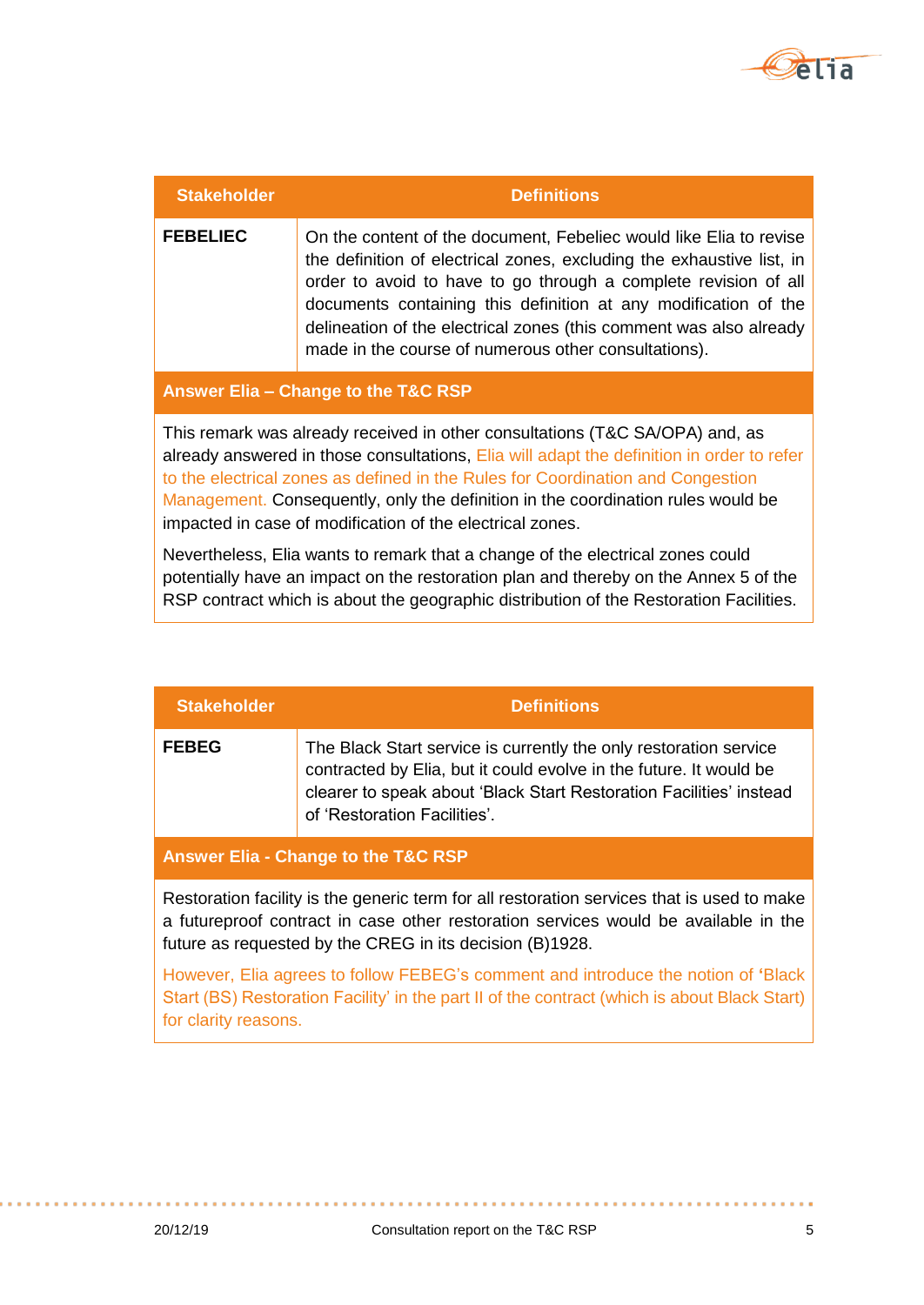

| <b>Stakeholder</b>                                                                                                                                                                                                               | <b>Art. II.2.1</b>                                                                                                                                                                                                                                                                                                                                                                    |  |
|----------------------------------------------------------------------------------------------------------------------------------------------------------------------------------------------------------------------------------|---------------------------------------------------------------------------------------------------------------------------------------------------------------------------------------------------------------------------------------------------------------------------------------------------------------------------------------------------------------------------------------|--|
| <b>FEBEG</b>                                                                                                                                                                                                                     | In case the RSP is the BRP, "the entry into force shall be<br>predicated upon prior signature by the RSP (or another party<br>appointed by the Grid User with which the RSP has an agreement<br>as per template in Annex 6) of the CIPU Contract". Annex 6<br>concerns the designation by the Grid User of the RSP, the<br>reference to this annex is confusing and should be removed |  |
|                                                                                                                                                                                                                                  | Answer Elia - Change to the T&C RSP                                                                                                                                                                                                                                                                                                                                                   |  |
|                                                                                                                                                                                                                                  | This part of Art. II.2.1 means that the entry into force of the RSP contract shall be<br>predicated upon prior signature of the CIPU contract:                                                                                                                                                                                                                                        |  |
| Either by the RSP itself if the RSP is the CIPU contract holder (note in the<br>٠<br>first phase of the Icaros project the CIPU contract holder is also the BRP, but<br>it is foreseen that those roles are split in the future) |                                                                                                                                                                                                                                                                                                                                                                                       |  |
| ٠                                                                                                                                                                                                                                | Or by another party appointed by the Grid User as CIPU contract holder.                                                                                                                                                                                                                                                                                                               |  |
| Elia agrees with FEBEGs comment and will clarify the sentence to avoid confusion.                                                                                                                                                |                                                                                                                                                                                                                                                                                                                                                                                       |  |
|                                                                                                                                                                                                                                  |                                                                                                                                                                                                                                                                                                                                                                                       |  |
| <b>Stakeholder</b>                                                                                                                                                                                                               | <b>Art. II.2.2</b>                                                                                                                                                                                                                                                                                                                                                                    |  |
| <b>FEBEG</b>                                                                                                                                                                                                                     | " after the end of the temporary closure": we think it should<br>be " after the day of the temporary closure"                                                                                                                                                                                                                                                                         |  |

#### **Answer Elia - Change to the T&C RSP**

Elia confirms that the proposed text correctly refers to the end of the temporary closure. When a facility is mothballed/closed in agreement with the dispositions of the Electricity law it can by definition not provide any ancillary service during this period of closure: the contract is therefore either stopped or suspended.

The sentence Febeg comments refers to a theoretical situation where Elia could request, in case of temporary closure, a suspension of the contract during the temporary closure and a re-activation of it for the remaining term of the contract when the temporary closure is terminated. This is without prejudice of Art. II.2.3. which concerns the period of temporary cloture itself and which specifies that a unit participating to SR can also provide Black-Start Service.

The elements related to the temporary closure will be clarified in the article II.2.2 and some clarifications will also be provided in article II.2.3.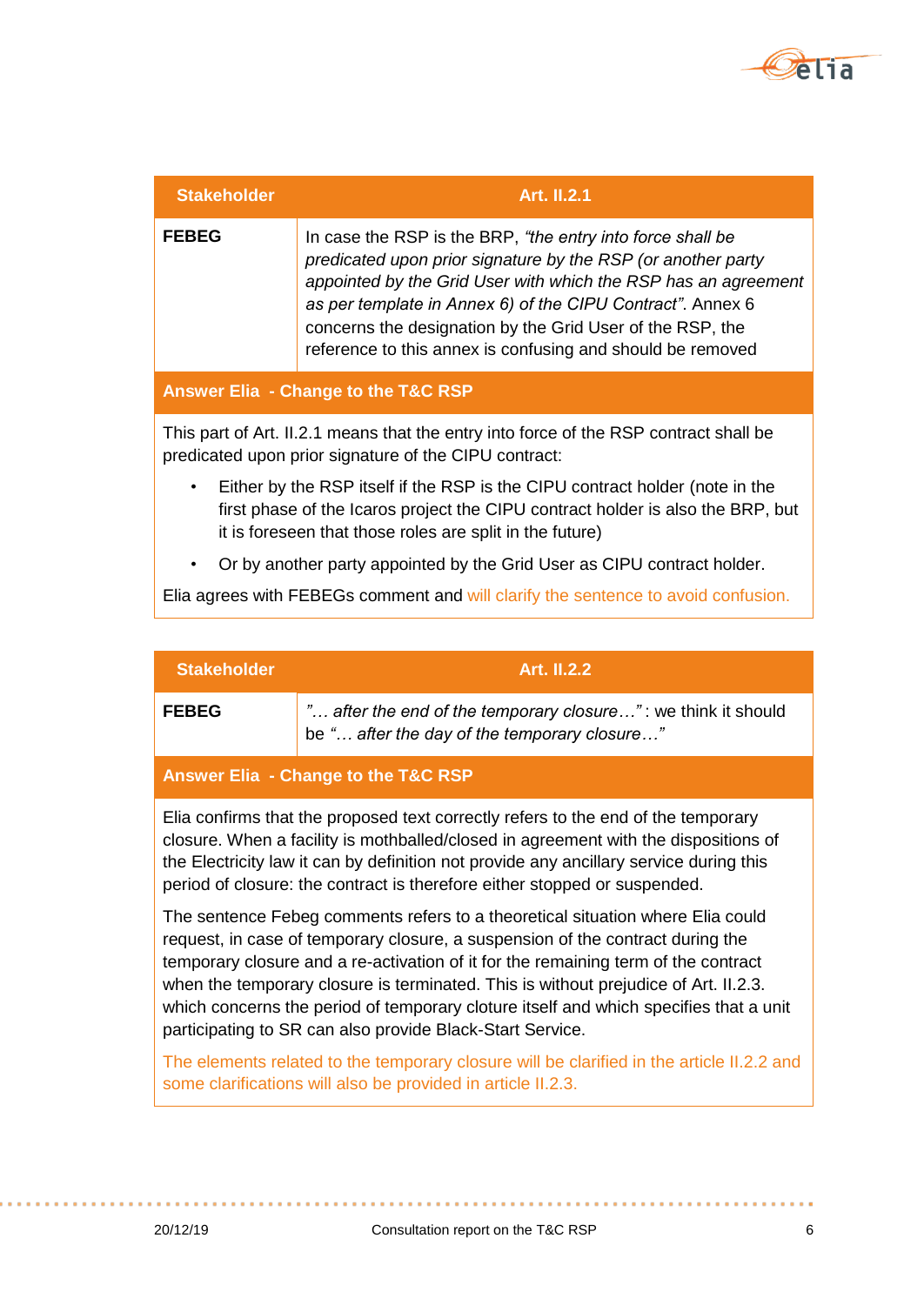

| <b>Stakeholder</b> | Art. II.3.3 (5)                                                                                                                                                                                                                                                                                                                               |
|--------------------|-----------------------------------------------------------------------------------------------------------------------------------------------------------------------------------------------------------------------------------------------------------------------------------------------------------------------------------------------|
| <b>FEBEG</b>       | Can Elia confirm that it is not required for Black Start Restoration<br>Facilities to be able to operate up to 52 Hz (but only to be able to<br>maintain the frequency of the island in the range 49-52 Hz), as<br>this is not required by the NC RfG (requirement up to 51,5 Hz)<br>and would increase significantly the costs for new units |

#### **Answer Elia - Change to the T&C RSP**

During restoration phase, Restoration Facilities have to be able to support transitory values of the frequency up to 51,5Hz without tripping by over frequency relay and to maintain the steady state frequency of the island in the range 49-51Hz.

Restoration facilities do not have to operate at a steady state frequency higher than 51Hz but have to support transient phenomena due to the actions performed during the restoration phase.

Elia will clarify this requirement in the contract.

Elia wants still to remind that the article 56 of the FGC states that any new unit has to be also able to operate in the range 51 to 52,5Hz during a time determined between the TSO and the GU. Any specific requirement will be determined in the connection contract.

| <b>Stakeholder</b> | <b>Art. II.4.1</b>                                                                                                                                                                                                                                                                                                                                                                                                                                                                                                                                                                                                                                                                                                                                                            |
|--------------------|-------------------------------------------------------------------------------------------------------------------------------------------------------------------------------------------------------------------------------------------------------------------------------------------------------------------------------------------------------------------------------------------------------------------------------------------------------------------------------------------------------------------------------------------------------------------------------------------------------------------------------------------------------------------------------------------------------------------------------------------------------------------------------|
| <b>FEBEG</b>       | "the Restoration Facility must be able to operate for at least the<br>subsequent 24 hours" : for Restoration Facilities with Limited<br>Energy Reservoir, the minimum energy content is determined by<br>the RSP and Elia together as set out in Art. II.4.7. During the<br>restoration phase Elia will dispatch the Restoration Facility and so<br>Elia is responsible for the utilization of the minimum energy<br>content, which possibly could be exhausted after a few hours if<br>Elia requests the maximum power of the Restoration Facility. The<br>last paragraph of Art II.4.1 should be completed with : "in so far<br>the minimum energy content (for Restoration Facilities with<br>Limited Energy Reservoir) is not exhausted under responsibility of<br>Elia". |

### **Answer Elia - Change to the T&C RSP**

Any restoration facility has to be able to operate for the next 24h without technical limitations related to a certain power. For Limited Energy Reservoir Restoration Facilities, this power threshold is defined as per Art. II.4.7. The constraint in Art. II.4.1 is a temporal constraint and not an energy constraint i.e. this constraint does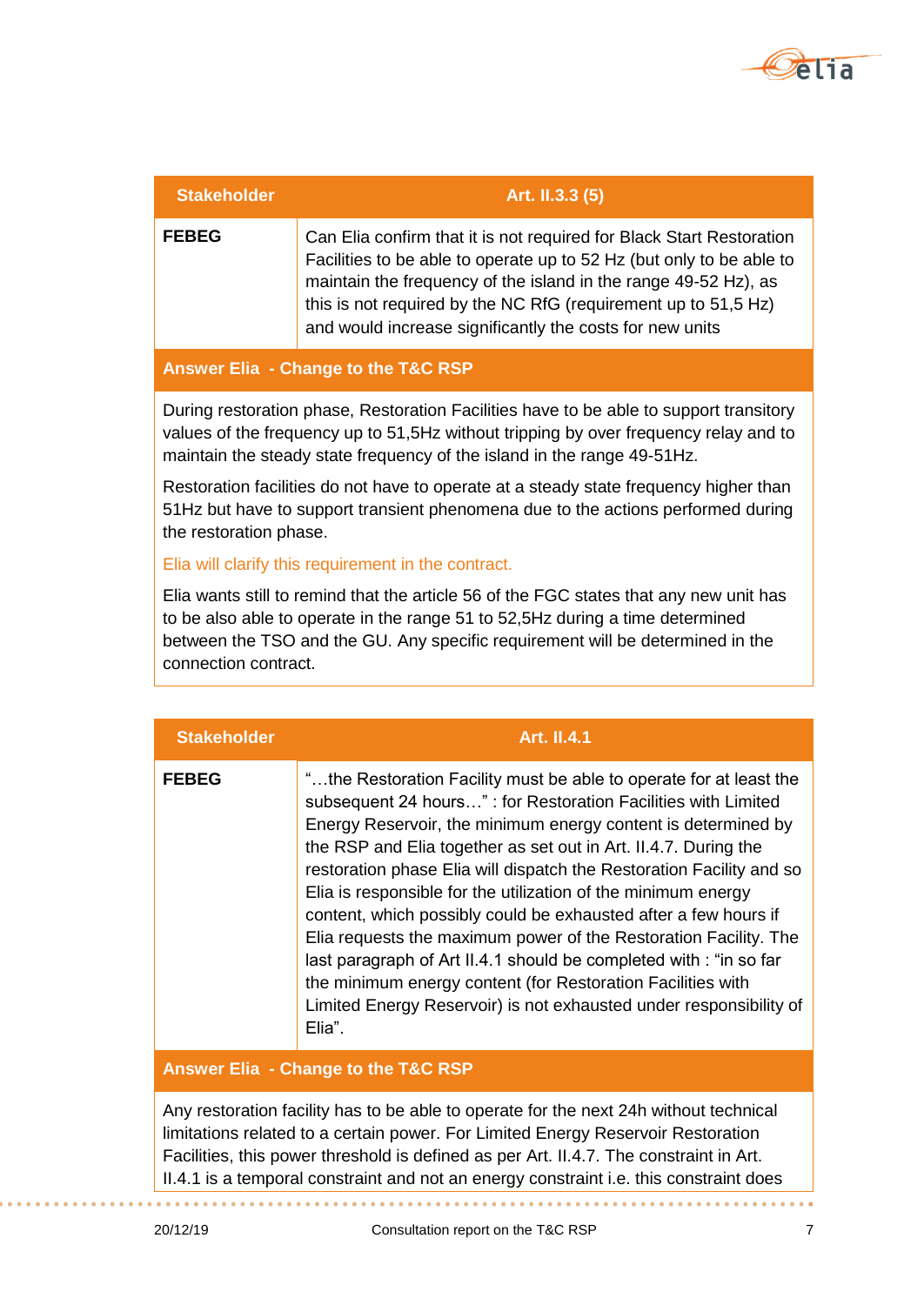

not apply for the energy content of the Restoration Facility.

Elia will modify the article to clarify the link with the minimum energy content of a Restoration Facility with Limited Energy Reservoir

| <b>Stakeholder</b>                  | <b>Art. II.4.3</b>                                           |
|-------------------------------------|--------------------------------------------------------------|
| <b>FEBEG</b>                        | The reference to Art II.4.2 is not correct (probably II.3.3) |
| Answer Elia - Change to the T&C RSP |                                                              |
| Elia will adapt the reference.      |                                                              |

| <b>Stakeholder</b>                  | <b>Art. II.4.6</b>                                                                                                                                                                                                                                        |
|-------------------------------------|-----------------------------------------------------------------------------------------------------------------------------------------------------------------------------------------------------------------------------------------------------------|
| <b>FEBEG</b>                        | It is not clear if the remuneration will be reduced according only to<br>the unavailability status on D-1, or also taking into account<br>intraday modifications of the availability status (in case of Forced<br>Outage or earlier end of a maintenance) |
| Answer Elia - Change to the T&C RSP |                                                                                                                                                                                                                                                           |
|                                     | Elia will adapt the sentence to clarify that the intraday modifications regarding the                                                                                                                                                                     |

status of the unit will also be considered to compute its availability for the RSP service.

| <b>Stakeholder</b> | <b>Art. II.4.7</b>                                                                                                                                                                                                                                                                                                                                                                                                                                                                                                                                              |
|--------------------|-----------------------------------------------------------------------------------------------------------------------------------------------------------------------------------------------------------------------------------------------------------------------------------------------------------------------------------------------------------------------------------------------------------------------------------------------------------------------------------------------------------------------------------------------------------------|
| <b>FEBEG</b>       | "For Restoration Facilities without a Limited Energy Reservoir, the<br>RSP must provide Elia with the proof that the site has guarantees<br>of uninterrupted fuel supply during a Blackout and restoration<br>state." As an RSP is not responsible for the security of gas<br>supply, for Restoration Facilities using natural gas as a fuel, does<br>Elia accept as sufficient proof an attestation by Fluxys that Firm<br>Capacity (within the meaning of the Standard Transmission<br>Agreement) has been subscribed in respect of the relevant<br>facility? |
|                    | Answer Elia - Change to the T&C RSP                                                                                                                                                                                                                                                                                                                                                                                                                                                                                                                             |
|                    | For gas-fired BS Restoration Facilities, an attestation from the gas system operator<br>stating that a connection contract guaranteeing the pressure and the capacity to                                                                                                                                                                                                                                                                                                                                                                                        |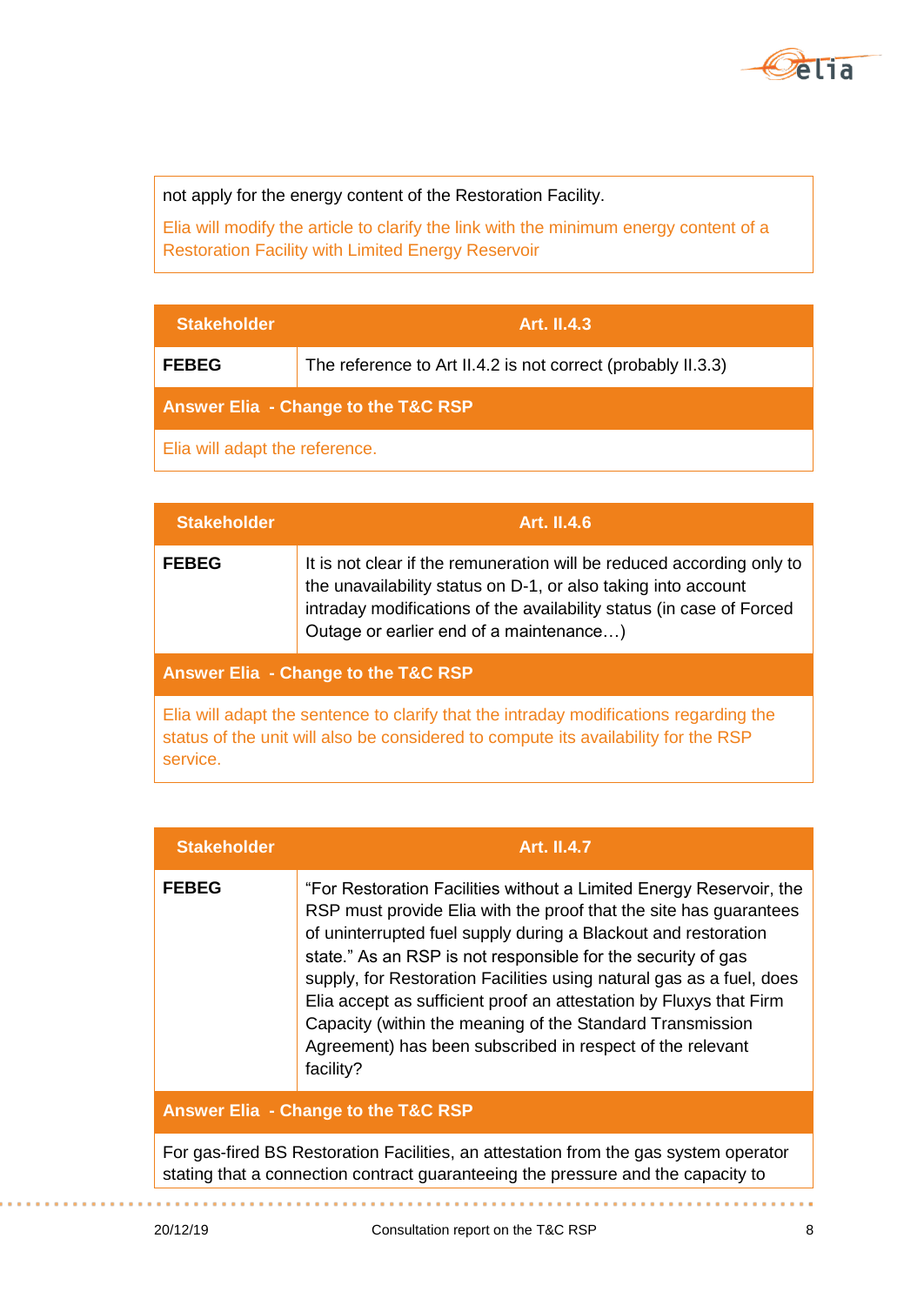

allow a full load operation during Blackout and restoration state has been signed is considered as sufficient proof. This point will be clarified in the article II.4.7

| <b>Stakeholder</b> | <b>Art. II.8.1</b>                                                                                                                                                                                                                                                                                                                                                                                                                  |
|--------------------|-------------------------------------------------------------------------------------------------------------------------------------------------------------------------------------------------------------------------------------------------------------------------------------------------------------------------------------------------------------------------------------------------------------------------------------|
| <b>FEBEG</b>       | This article should also refer to Art II.4.6 according to which the<br>price reduction is proportional to the number of quarter-hours for<br>which the Restoration Facility has been unavailable. Similarly, for<br>Limited Energy Reservoir Restoration Facilities, the price<br>reduction should be proportional to the number of quarter-hours<br>for which the minimal primary energy volume or fuel stock is not<br>respected. |

**Answer Elia - Change to the T&C RSP**

### Elia agrees with the first part of the remark and will adapt the Art. II.8.1 accordingly and refer to the Art. II.4.6.

Concerning the price reduction for Limited Energy reservoir Restoration Facilities in case the minimal energy volume or fuel stock is not respected, Elia does not agree with FEBEG. Art. II.4.6 refers to unavailability information provided to Elia in DA that allows Elia to know in advance the unavailability of the black-start service (and then anticipate possible measures). As stated in a previous answer, update in ID resulting from an unexpected FO (independent from RSP's voluntee) will also be considered. In contrast, a violation of the minimum energy volume in RT hampers Elia from anticipating the loss of the Black Start Service and results from a voluntary behavior of the RSP (except in case of a FO). As the impact of this violation on the security of the grid is high and is due to a non-respect by the RSP of the contractual conditions, Elia estimates that the penalty should be also higher.

| <b>Stakeholder</b>                                                                 | <b>Art. II.8.2</b>                                                                                                                                                                                                                                                                                                                                                                                                                        |
|------------------------------------------------------------------------------------|-------------------------------------------------------------------------------------------------------------------------------------------------------------------------------------------------------------------------------------------------------------------------------------------------------------------------------------------------------------------------------------------------------------------------------------------|
| <b>FEBEG</b>                                                                       | This article describes the penalty system in the event of an<br>excessive long outage: Elia proposes to apply a penalty as soon<br>as the annual availability of the restoration facility drops below<br>325 days. In the current contract, it is stipulated that a penalty<br>applies when the availability is below 80 % (= 292 days). FEBEG<br>doesn't agree with the strengthening of the penalty as any<br>justification is missing. |
| Answer Elia - No Change to the T&C RSP                                             |                                                                                                                                                                                                                                                                                                                                                                                                                                           |
| As described in the design note on restoration services from 20/12/2018, which had |                                                                                                                                                                                                                                                                                                                                                                                                                                           |